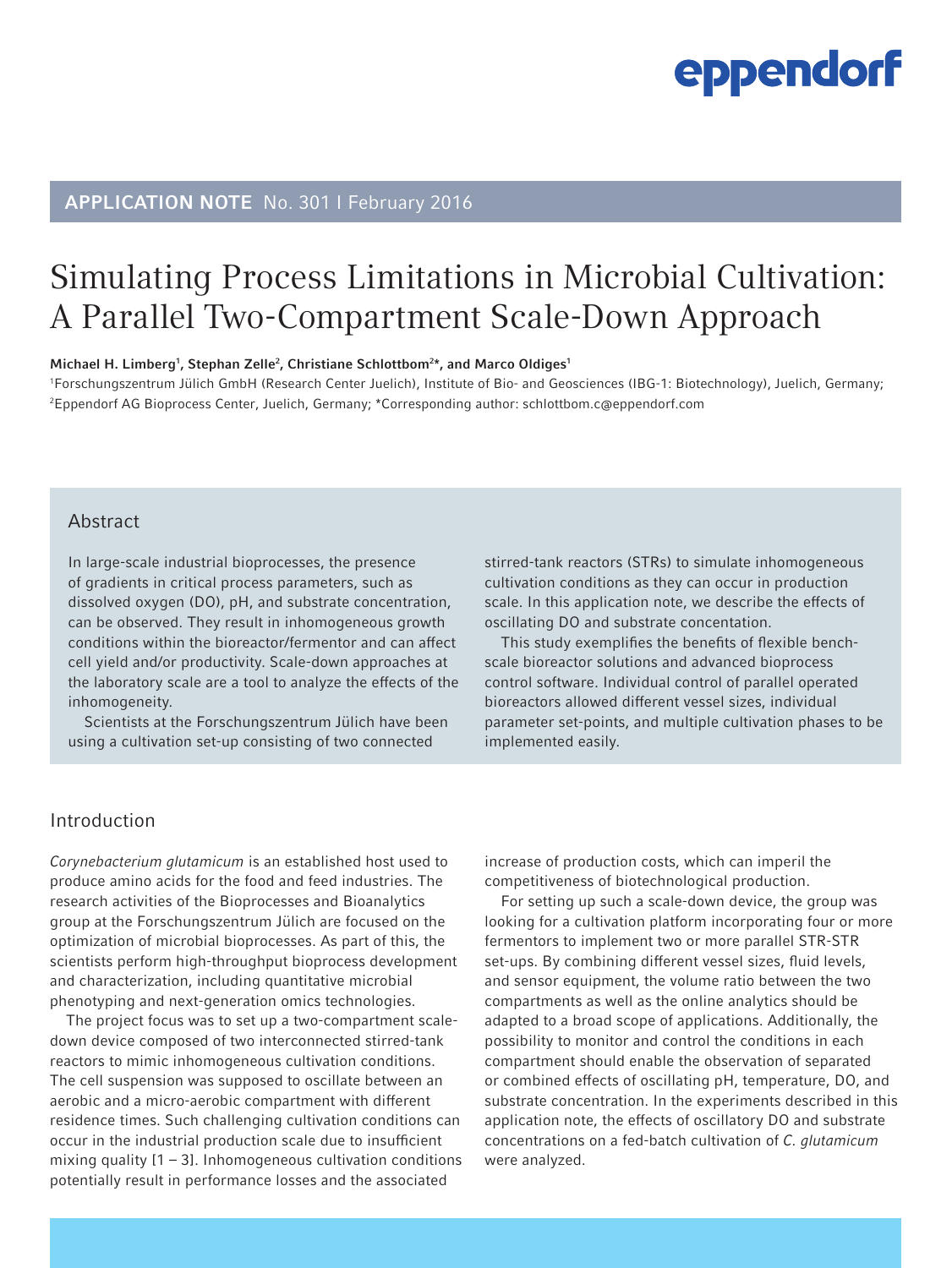#### Material and Methods

#### DASGIP® Parallel Bioreactor System

The STR-STR parallel set-up was implemented using an Eppendorf DASGIP Parallel Bioreactor System and consisted of two interconnected fermentation vessels [4]: STR1 (max. working volume  $= 1.5$  L) and STR2 (max. working volume = 300 mL) (Figure 1). The combined working volume of both vessels was 1 L. The volumetric distribution between the compartments was 78 % in the STR1 and 22 % in the additional STR2. Included in the STR2 volume were the connecting tubing (length 1 m; inner diameter 4.8 mm), representing 2 % of the culture volume.

Each vessel was equipped with an optical DO sensor (VisiFerm™ DO 225; Hamilton®, USA) and a pH sensor (405-DPAS-SC-K8S pH probe, sensor length 225 and 120 mm, respectively; Mettler-Toledo®, USA). A DASGIP PH4PO4 monitoring module for pH and DO was used. Titration and substrate feed were realized with a DASGIP MP8 multi pump module. Exhaust was analyzed with a DASGIP GA4. The aerobic compartment (STR1) was aerated by a DASGIP MF4 gassing module and temperature and agitation were controlled by a DASGIP TC4SC4 module. To

Table 1: Experimental setpoints and configurations in the two compartments. STR = stirred-tank reactor

|                       | STR <sub>1</sub>   | STR <sub>2</sub>             |
|-----------------------|--------------------|------------------------------|
| Vessel                | 1.5L               | 0.3L                         |
| (max. working volume) |                    |                              |
| Working volume        | 780 mL             | 220 mL                       |
| pH control            | 7; acid and base   | 7; acid and base             |
| DO control            | 30 %; Stirrer      | 0 %; 0.25 vvm N <sub>2</sub> |
|                       | cascade            | (non-controlled)             |
| Agitation             | Determined through | 1,200 rpm                    |
|                       | cascade            |                              |
| Temperature           | 30 $^{\circ}$ C    | 30 °C                        |
| Feeding               | none               | exponential feed             |
|                       |                    | profile                      |

ensure a constant volumetric distribution between the compartments, a dip tube was implemented in the STR2 at the desired height. Two peristaltic pumps (505U, Watson-Marlow® GmbH, Germany) ensured medium flow between the two vessels: A master pump from STR1 to STR2 was set to a dedicated flow rate and a utility pump enabled flow from



#### Figure 1: Scale-down setup.

A Illustration of the STR-STR two-compartment cultivation setup. The device is composed of two interconnected stirred-tank reactors. During cultivation the cell suspension circulates between the aerobic STR1 (78 % of the working volume) and the non-aerated STR2 (22 % of the working volume). The master pump controls the flow rate while the utility pump follows with a 30 % higher pump rate. Two sets of the STR-STR devices were implemented in one cultivation platform.

B DASGIP Parallel Bioreactor System. A 4-fold system for microbial applications is shown. From left to right: The DASGIP Bioblock provides independent temperature control of up to four vessels. DASGIP bioprocess analyzer modules deliver accurate monitoring and control of key process parameters. The DASware® control software features parallel process control with individual control of each vessel.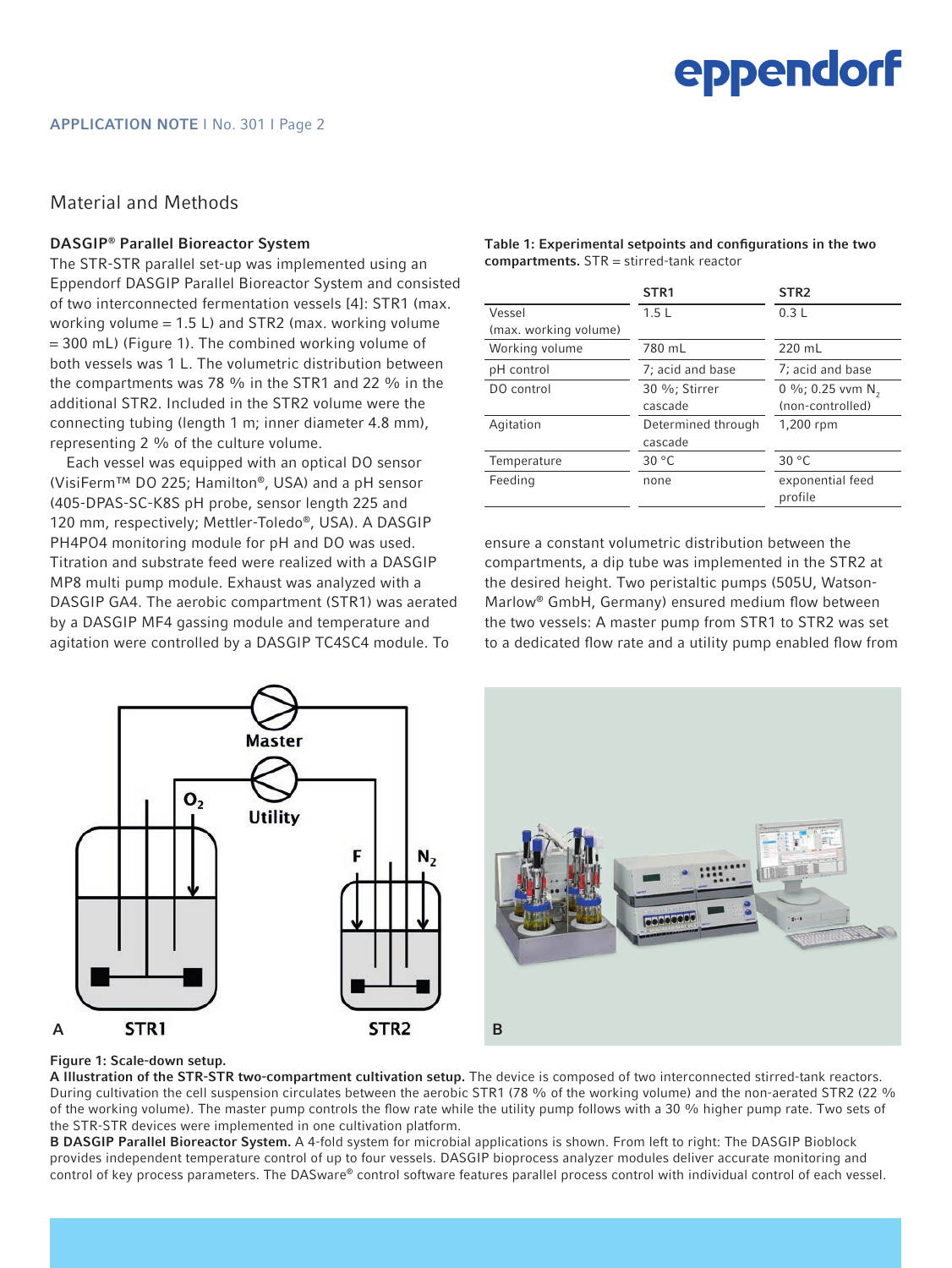STR2 back to STR1. The latter one was set to rotate with a 30 % higher speed compared to the master pump.

The cultivation runs were performed as a duplicate experiment comprising four vessels in total (2x STR1, 2x STR2). This parallel set-up was controlled by a single PC operating DASware control 5. The software is capable of controlling up to 16 parallel vessels individually and offers process automation features, intelligent recipe management, and integrated reporting.

#### Three-phased cultivation of *C. glutamicum*

Table 1 summarizes the experimental set-up. The DO concentration in the aerated compartments (STR1) was maintained at 30 % by a stirrer cascade. The DO concentration in the smaller compartments (STR2) was supposed to be near 0 %, however not controlled. To maintain this micro-aerobic environment, a flow of  $3$  sL/h N<sub>2</sub> (0.25 vvm) was set through the STR2. The stirrer speed in the smaller STR2 was set to remain constantly at 1,200 rpm. pH in the STR1 and STR 2 was maintained at 7 using 30 %  $(v/v)$  phosphoric acid and 18 %  $(v/v)$  ammonia. The nonaerated compartments were programmed to be fed with an exponential feed rate (Figure 2) while STR1 was not fed. The initial batch medium used was a CGXII minimal medium [5] with 5 g/L glucose. To prevent foaming, 1 mL 50 % (v/v) Antifoam 204 (Sigma-Aldrich®, USA) aqueous emulsion was added. A CGXII minimal medium without protocatechuic acid (PCA) containing 300 g/L glucose was used as feed medium.

The cultivations were divided into three separate

#### Results and Discussion

After inoculation, the dissolved oxygen concentration in STR1 compartments decreased in both parallel runs until a saturation level of 30 % was reached (Figure 3). In the time frame of -4.7 h to -4.3 h, the stirrer cascade automatically started in both vessels to maintain a DO of 30 %. At the point of time when the additional compartments were added  $(t = 0)$ , the DO levels in the STR1 vessels increased due to the volume reduction in the STR1. The DO control adapted quickly to the changed conditions and controlled the DO accurately at 30 % until the process ended. DO levels in the oxygen-limited STR2 dropped immediately to 0 % after oscillation start thanks to aeration with  $\mathsf{N}_2$ . To ensure that only oscillating  ${\mathsf O}_2$  and substrate levels influenced the scale-down cultivation, the pH in both compartment types was controlled at 7.



Figure 2: Exponential feed profile in DASware control 5 software. A: Formula programmed, B: Graphical depiction of the profile.

phases. The first phase was a batch cultivation in two parallel fermentors (STR1) incorporating a starting volume of 1 L before adding the additional smaller STR2 compartments. This initial phase was characterized by well-supplied cultivation conditions with glucose and oxygen in excess. The second cultivation phase started when the non-aerated compartments were added, initiating the oscillations between well-aerated and oxygen-limited cultivation conditions. This switch in process conditions has been declared as time point  $t = 0$ . The third cultivation phase started 1.7 h after adding the STR2 compartments by starting the exponential feed into the non-aerated vessels. A desired growth rate of 0.2  $h^{-1}$  was expected for the whole working volume. This last phase was characterized by glucose excess but  $O_2$  depletion in the STR2 vessels and glucose limitation but sufficient  ${\mathsf O}_2$  supply in the larger STR1 compartments.

Offline HPLC analysis revealed that organic acids were produced during oxygen limitation in the STR2 and reassimilated in the aerobic STR1 due to the limited glucose availability. Despite this compartment-specific acid formation, the individual pH control of the vessels was maintained between 7.1 and 6.9 in both compartments, without deregulating the control. The bacterial growth was not significantly affected by pumping the cells back and forth between different cultivation conditions. During the feeding phase, a mean growth rate of  $0.19$  h<sup>-1</sup> was observed, which strongly correlates with the expected growth rate of 0.2 h<sup>1</sup> given by the exponential feed profile.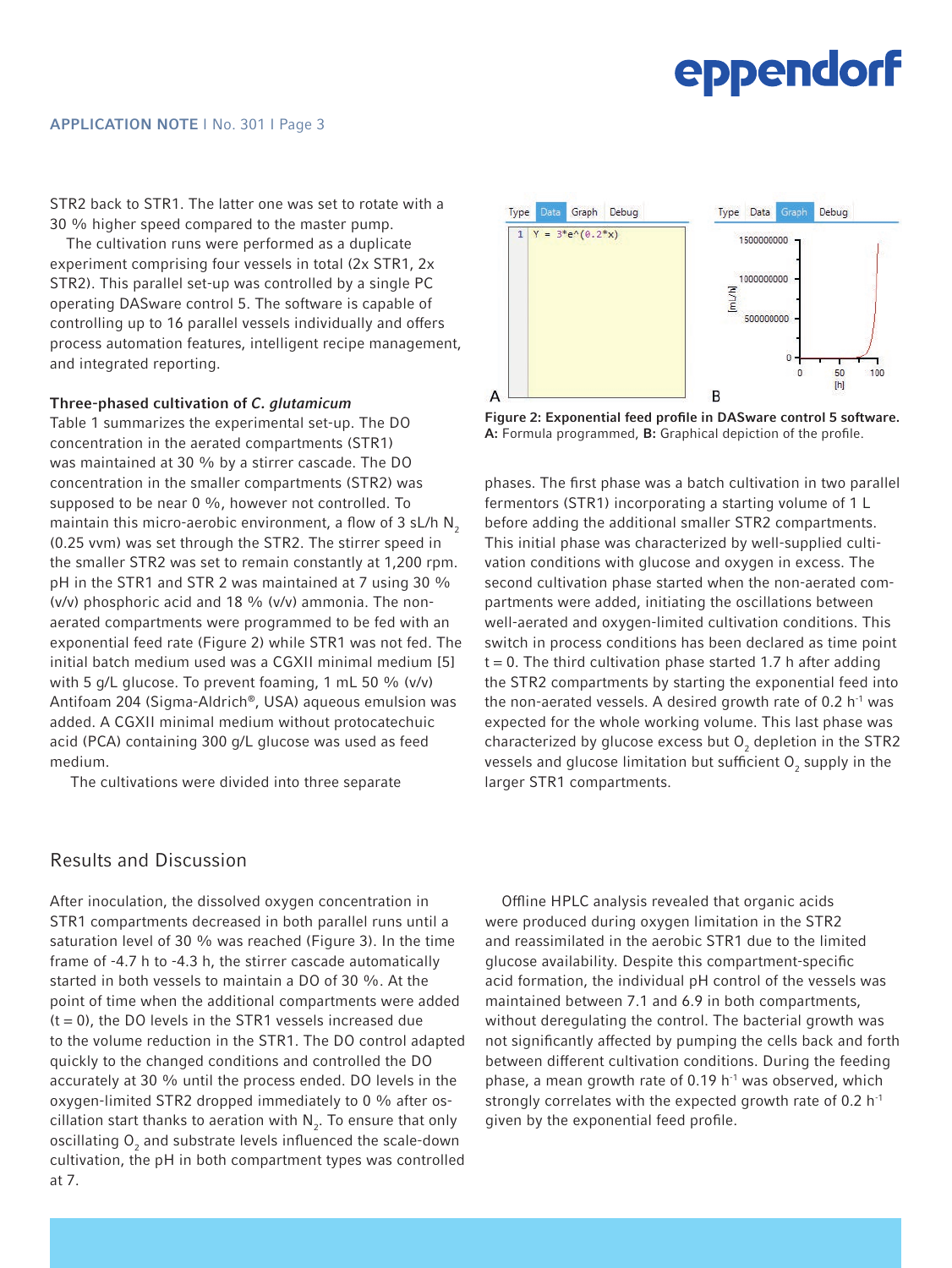#### APPLICATION NOTE I No. 301 I Page 4



Figure 3: Fed-batch cultivation of *C. glutamicum* under oscillation oxygen and glucose supply. The dissolved oxygen (DO) concentration (blue) and the pH (red) courses over the process time are plotted for the aerated compartment (STR1; left) and the non-aerated STR2 (right) individually. Each line represents one out of two parallel biological replicates. Cell dry weight (CDW; black squares) was determined offline indicating bacterial growth.

#### Conclusion

Using the described scale-down device, the researchers were able to simulate parameter gradients that can occur in the production scale. Metabolic effects of the oscillating DO and substrate concentrations were evaluated by offline analysis. Two identical scale-down processes could be realized at the same time with highly reproducible results.

The independent control of parameters in each vessel was essential to ensure the aerobic conditions in STR1 and micro-aerobic conditions in STR2. An accurate pH control, despite different vessel sizes and environments, made it possible to separate the  ${\mathsf O}_2\text{-limited}$  conditions from a potential effect of acidic by-product-induced pH drop.

The scripting function of the software enabled the implementation of an exponential feed profile that resulted in the desired growth rate. Once the set-up was defined, the comprehensive recipe management allowed the adaptation and applications of the stored templates to any future cultivations. Like this, the researchers will be able to further investigate the relation between the cellular metabolism and inhomogeneities in the fermentor.

DASGIP Parallel Bioreactor Systems and DASware control have proven to be a powerful platform for scaledown experiments. A flexible design of both hardware and software allow even uncommon process set-ups and enable process automation.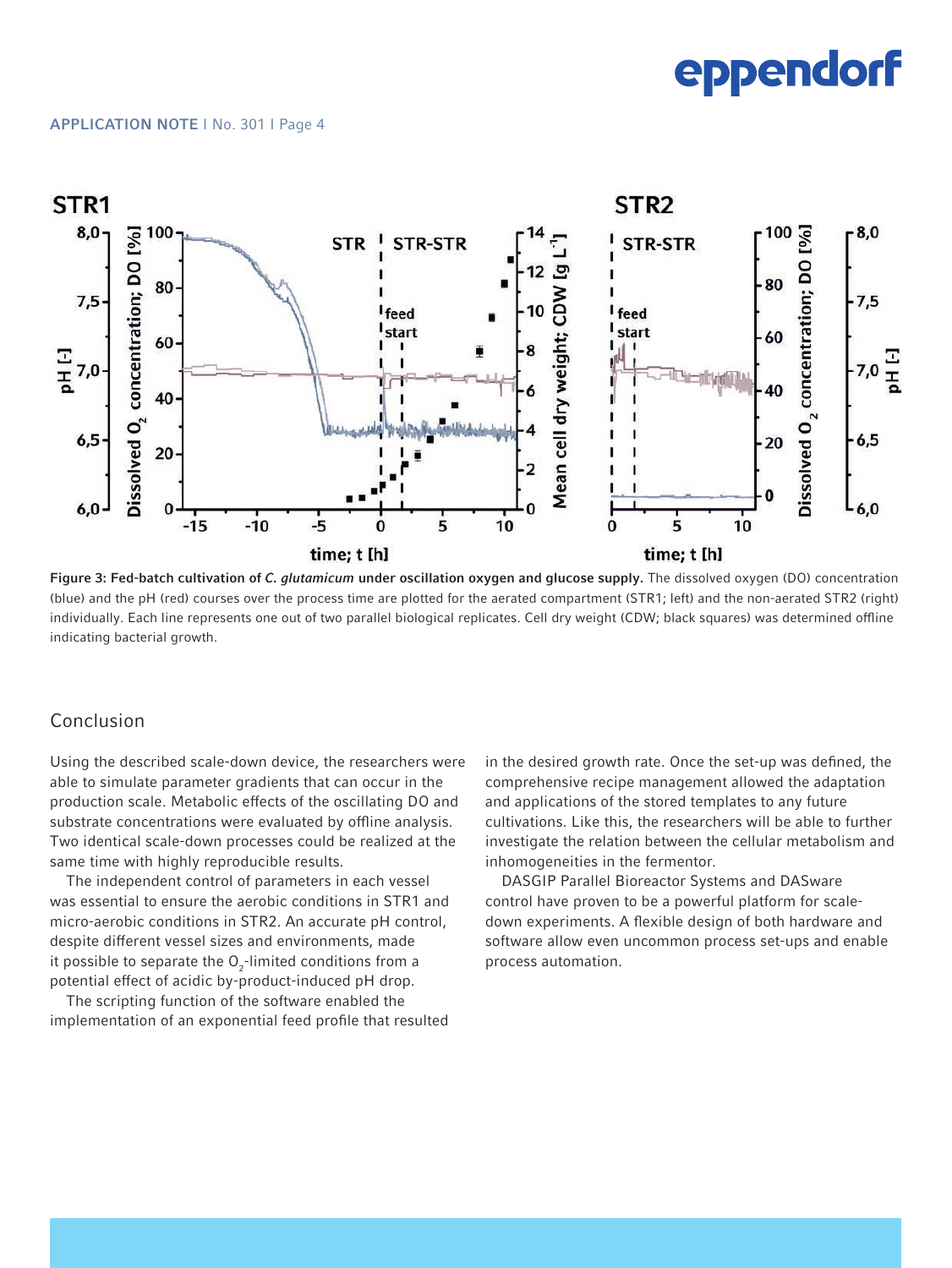#### **Literature**

- [1] Neubauer, P., Junne, S. Scale-down simulators for metabolic analysis of large-scale bioprocesses. *Curr. Opin. Biotechnol.*  21 (2010), 114–121
- [2] Lara, A.R., Galindo, E., Ramírez, O.T., Palomares, L.A. Living With Heterogeneities in Bioreactors. Understanding the Effects of Environmental Gradients on Cells. *Mol. Biotechnol.* 34 (2006), 355–381
- [3] Takors, R. Scale-up of microbial processes: Impacts, tools and open questions. *J. Biotechnol.* 160 (2012), 3–9
- [4] Limberg, M.H., Pooth, V., Wiechert, W., Oldiges, M. Plug flow vs. stirred tank reactor flow characteristics in two compartment scale down bioreactor: Setup specific influence on the metabolic phenotype and bioprocess performance of *Corynebacterium glutamicum*. *Eng. Life Sci.* (accepted for publication 2016, doi: 10.1002/elsc.201500142)
- [5] Keilhauer, C., Eggeling, L., Sahm, H. Isoleucine in *Corynebacterium glutamicum*: molecular analysis of the *ilvB-ilvN-ilvC* operon. *J. Bacteriol.* 175(1993), 5595-5603